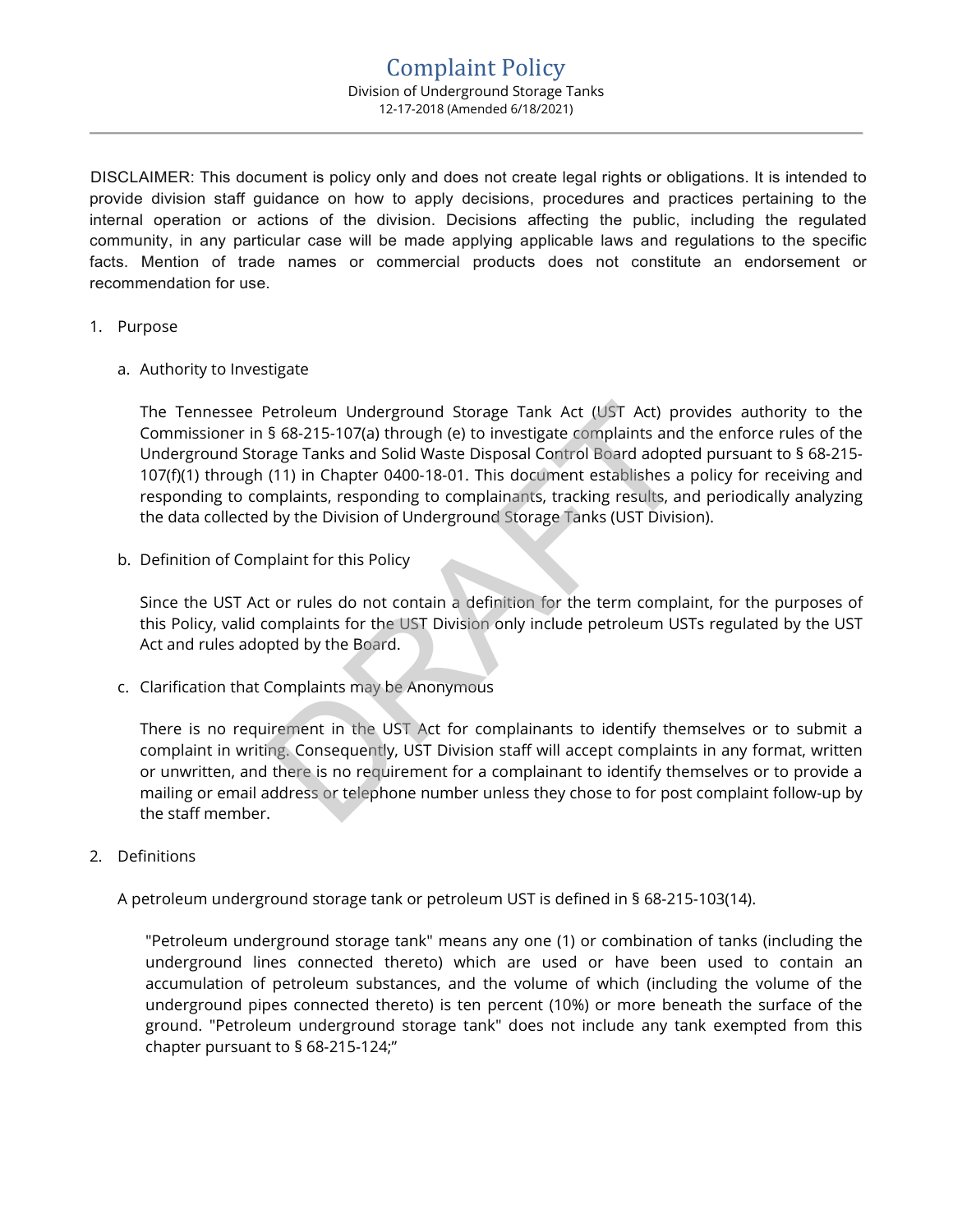Exempted tanks under § 68-215-124 are:

- "(1) Septic tanks;
- (2) Farm or residential tanks of one thousand one hundred gallons (1,100 gal.) or less used for storing motor fuel for noncommercial purposes;
- (3) Tanks used for storing heating oil for consumption on the premises where stored;
- (4) Pipeline facilities (including gathering lines) regulated under:
- (A) The Natural Gas Pipeline Safety Act of 1968, compiled in 49 U.S.C. Appx. § 60101 et seq.;
- (B) The Hazardous Liquid Pipeline Safety Act of 1979, compiled in 49 U.S.C. Appx. § 60101 et seq.; or
- (C) State laws comparable to the law referred to in subdivision (4)(A) or (4)(B), if it is an intrastate pipeline;
- (5) Surface impoundments, pits, ponds, or lagoons;
- (6) Storm water or waste water collection systems;
- (7) Flow-through process tanks;
- (8) Liquid traps or associated gathering lines directly related to oil or gas production and gathering operations;
- (9) Petroleum storage tanks situated in an underground area (such as a basement, cellar, mine working, drift, shaft, or tunnel) if the storage tank is situated upon or above the surface of the floor; and
- (10) Pipes or connections connected to exempted tanks."
- 3. The UST Division only has oversight of petroleum USTs, associated piping and ancillary equipment regulated by the UST Act and rules adopted by the Board. The situations listed below are the most commonly received complaints<sup>1</sup>.

Unregistered Tanks

| operations;<br>floor; and | Storm water or waste water collection systems;<br>Flow-through process tanks;<br>)Pipes or connections connected to exempted tanks." | Liquid traps or associated gathering lines directly related to oil or gas production and<br>Petroleum storage tanks situated in an underground area (such as a basement, co<br>working, drift, shaft, or tunnel) if the storage tank is situated upon or above the surf |
|---------------------------|--------------------------------------------------------------------------------------------------------------------------------------|-------------------------------------------------------------------------------------------------------------------------------------------------------------------------------------------------------------------------------------------------------------------------|
|                           | ted by the UST Act and rules adopted by the Board. The situations listed below are                                                   | <code>ST</code> Division only has oversight of petroleum USTs, associated piping and ancillary $\epsilon$                                                                                                                                                               |
| ed Tanks                  | only received complaints $^1\!\!$ .                                                                                                  |                                                                                                                                                                                                                                                                         |
| <b>UST Act</b>            | <b>Unlawful Actions</b>                                                                                                              | § 68-215-104(2)                                                                                                                                                                                                                                                         |
| <b>UST Act</b>            | Notification as to tanks in use and<br>tanks taken out of operation                                                                  | § 68-215-106(a)(1) and (a)(4)                                                                                                                                                                                                                                           |
| UST Act                   | Notification as to tanks in use and<br>tanks taken out of operation                                                                  | § 68-215-106(f)(9)                                                                                                                                                                                                                                                      |

Release Prevention

| UST Act   | Unlawful Actions                                                   | $$68-215-104(2)$ and (6)            |  |
|-----------|--------------------------------------------------------------------|-------------------------------------|--|
| UST Act   | Supervision,<br>inspection,<br>and<br>enforcement responsibilities | $\sqrt{5}$ 68-215-107(f)(6) and (7) |  |
| UST rules | Spill and overfill prevention                                      | 0400-18-01-.02(3)(a) through (d)    |  |

Corrosion Protection

<span id="page-1-0"></span> $1$  The list of commonly received complaints is not an exhaustive list of all violations that could occur under the UST Act and rules adopted by the Board.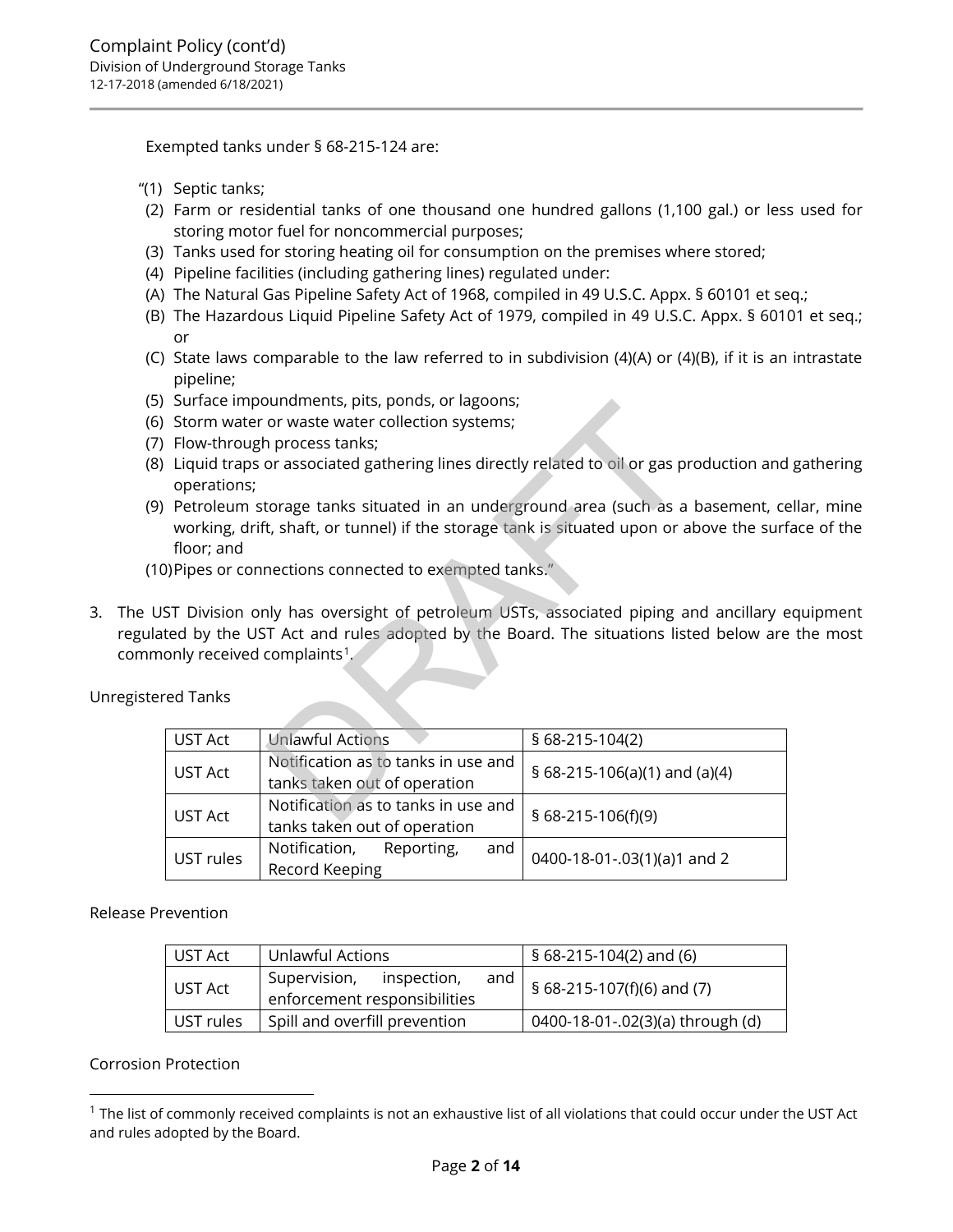| UST Act   | Unlawful Actions                                                   | $$68-215-104(2)$ and (6)                              |  |  |
|-----------|--------------------------------------------------------------------|-------------------------------------------------------|--|--|
| UST Act   | Supervision,<br>inspection,<br>and<br>enforcement responsibilities | § 68-215-107(f)(6) and (7)                            |  |  |
| UST rules | Corrosion protection                                               | through<br>$0400 - 18 - 01 - 02(4)(a)$<br>(C)6.ii.IV) |  |  |

# Release Detection

| UST Act   | Unlawful Actions                                                | § 68-215-104(2) and (6)             |  |
|-----------|-----------------------------------------------------------------|-------------------------------------|--|
| UST Act   | Supervision, inspection,<br>and<br>enforcement responsibilities | $\frac{1}{2}$ § 68-215-107(f)(1)    |  |
| UST rules | Release detection                                               | 0400-18-01-.04(1)(a) through (5)(c) |  |

| UST rules          | Release detection<br>0400-18-01-.04(1)(a) through (5)(c)                                                                                                                |                                  |  |
|--------------------|-------------------------------------------------------------------------------------------------------------------------------------------------------------------------|----------------------------------|--|
| action contractors | Released petroleum discovered at the petroleum site or in the surrounding area by<br>persons other than the responsible party or their service companies and corrective |                                  |  |
| <b>UST Act</b>     | <b>Unlawful Actions</b>                                                                                                                                                 | $$68-215-104(1)$                 |  |
| UST Act            | Supervision,<br>inspection,<br>and<br>enforcement responsibilities                                                                                                      | § $68-215-107(f)(3)$ and (4)     |  |
| UST rules          | Release reporting, investigation<br>and confirmation                                                                                                                    | 0400-18-01-.05(1) through (4)(b) |  |
| UST rules          | Petroleum release<br>response,<br>remediation,<br>risk<br>and<br>General<br>management<br>requirements                                                                  | $0400 - 18 - 01 - 06(1)(a)$      |  |
| UST rules          | Petroleum<br>release<br>response,<br>remediation,<br>risk<br>and<br>management - Initial Response                                                                       | $0400 - 18 - 01 - 06(3)(a)$      |  |
| k Closures         |                                                                                                                                                                         |                                  |  |

Illegal Tank Closures

| UST Act   | Unlawful Actions                                                | § 68-215-104(2)    |
|-----------|-----------------------------------------------------------------|--------------------|
| UST Act   | Supervision, inspection,<br>and<br>enforcement responsibilities | § 68-215-107(f)(5) |
| UST rules | Release detection                                               | 0400-18-01-.07     |

Deliveries to unregistered or red tagged tanks

| UST Act   | Unlawful Actions                                                       | § 68-215-104(2) and (3)     |  |
|-----------|------------------------------------------------------------------------|-----------------------------|--|
| l UST Act | Unlawful use of tanks identified<br>or not identified by notice or tag | § 68-215-106(c) through (f) |  |
| UST rules | Petroleum product delivery                                             | 0400-18-01-.15              |  |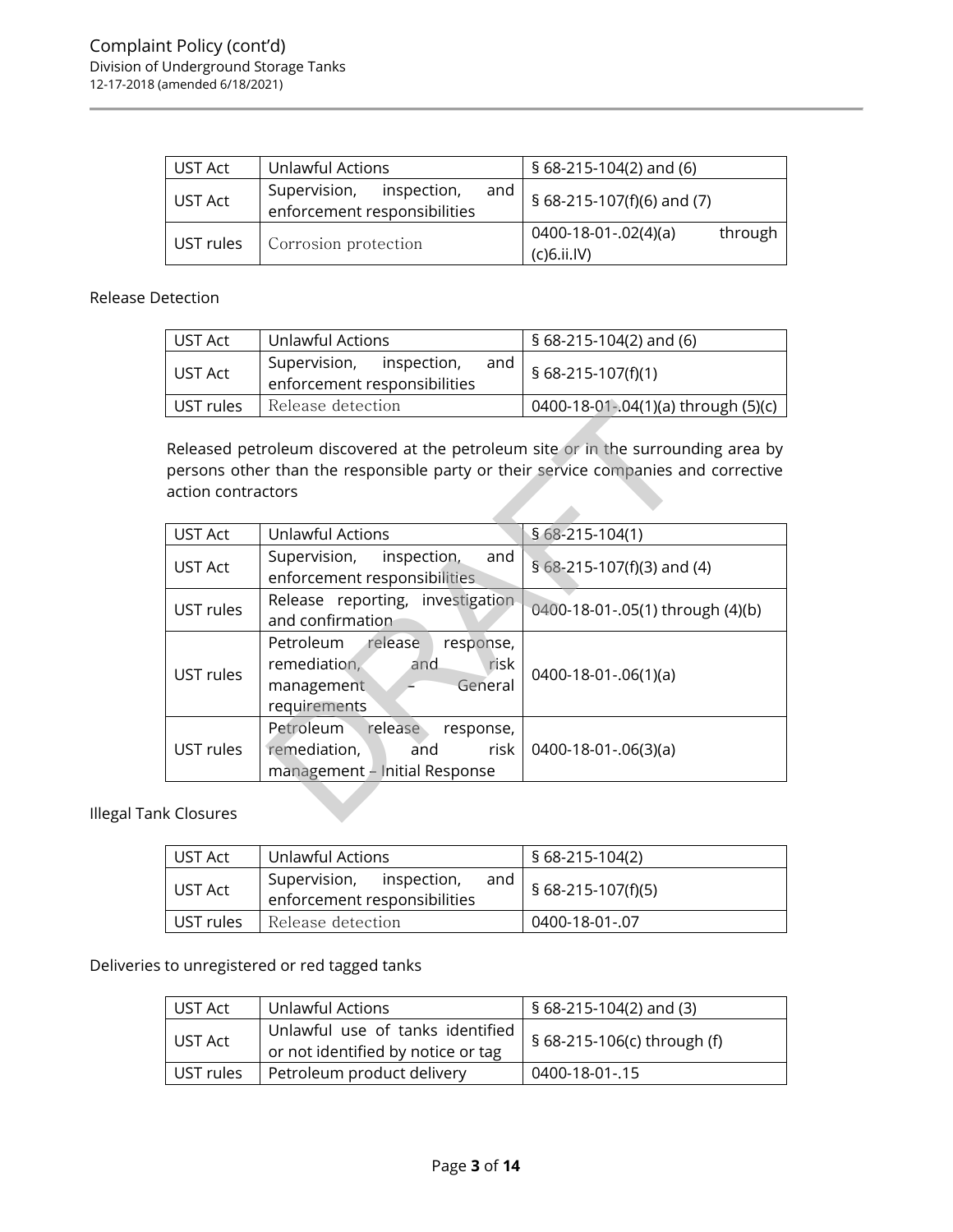Tampering with release detection or release prevention equipment

| UST Act   | Unlawful Actions                                                       | § 68-215-104(2) and (6)     |  |
|-----------|------------------------------------------------------------------------|-----------------------------|--|
| UST Act   | Unlawful use of tanks identified<br>or not identified by notice or tag | § 68-215-106(c) through (f) |  |
| UST rules | Petroleum product delivery                                             | 0400-18-01-.15              |  |

- 4. The definition of valid complaint for this Policy does not include:
	- a. Reporting of a suspected or confirmed release by a regulated party or their representative;
	- b. Inquiries for copies of public records from inspections and cleanup projects;
	- c. Requests for technical assistance with day to day compliance from the public, potential purchasers, real estate agents, tank owners, tank operators, service providers and corrective action contractors on topics like; s, tank owners, tank operators, service providers and correction release prevention questions;<br>
	some and corrective action questions;<br>
	y and coverage questions;<br>
	or permitting questions;<br>
	and fees questions; and<br>
	dions.<br>
	a
		- i Release detection release prevention questions;
		- ii Release response and corrective action questions;
		- iii Fund eligibility and coverage questions;
		- iv Construction or permitting questions;
		- v Notification and fees questions; and
		- vi Liability questions.
	- d. Types of tanks that must be referred to another entity:
		- i Exempt tanks listed in 68-215-124(1) through (10);
		- ii Hazardous substance tanks regulated by the Environmental Protection Agency; and
		- iii All other tanks not defined as a petroleum underground storage tank in 68-215-103(14).
- 5. Tracking of all valid and invalid complaints will be performed in the GasLog database where the start date for the complaint will be the date the UST Division is contacted by:
	- a. The public though an in person conversation, telephone call, email, letter, news report or by any other means; or
	- b. A referral by other TDEC Division, state or local agency, EPA or legislative contact.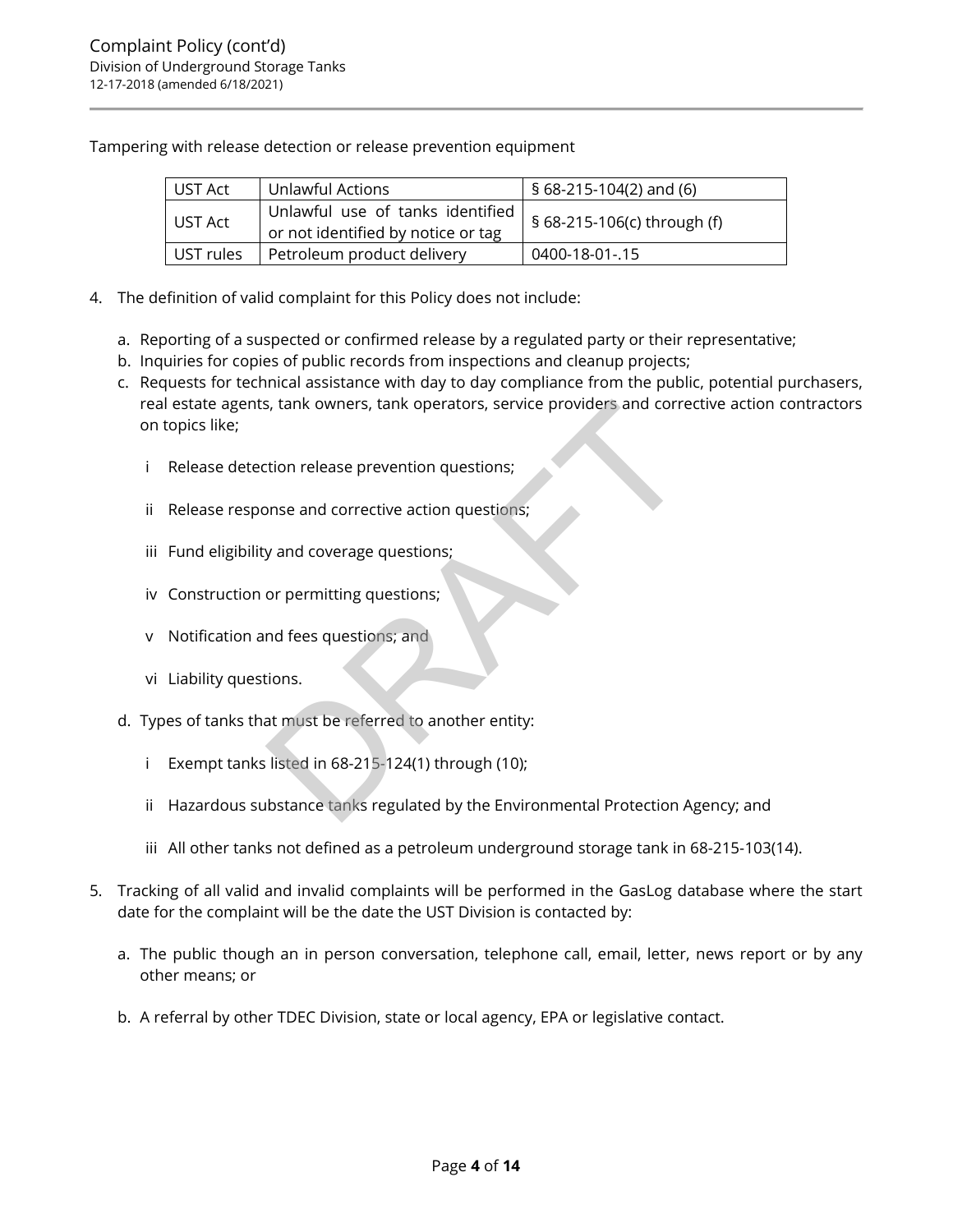- 6. The complaint response begins when the complaint is received by the UST Division.
	- a. Employees will follow the work outcomes and action steps in their assigned Individual Performance Plan statements<sup>[2](#page-4-0)</sup>, established UST Guidance<sup>3</sup>, and use established checklists<sup>[4](#page-4-2)</sup> for the site conditions, and arrive with the specified equipment<sup>[5](#page-4-3)</sup>. See attachments A, B and C.
	- b. A trip report will be written and included in GasLog unless already determined to be nonjurisdictional
	- c. Follow-up correspondence $6$  will be sent to or a conversation held with the complainant whenever possible unless already determined to be non-jurisdictional
		- i Letter see attached form letter
		- ii Email see attached text for email
		- iii Always provide results in a trip report showing findings
		- iv Telephone place telephone conversation report in GasLog
- 7. The complaint response is complete and will be closed when the UST Division determines that the complaint:
	- a. Is valid for regulation under UST Act and enters process for compliance inspections or the process for suspected and confirmed releases of petroleum;
- b. Is not valid for regulation under the UST Act and is referred to other TDEC entity, state or local agency, or EPA; or trached text for email<br>
le results in a trip report showing findings<br>
place telephone conversation report in GasLog<br>
ponse is complete and will be closed when the UST Divisi<br>
tion under UST Act and enters process for compl
	- c. No regulated tank or other environmental condition is found after a trip to the site.
- 8. Tracking and Data analysis
	- a. Tracking will be performed in the GasLog database and periodic analysis of complaints will be performed by the Field Office Deputy Director to correspond with the mid-year (October 1 through March 31) and end-of-year (April1 through September 30) Semiannual Reports of UST Performance Measures issued by the Environmental Protection Agency showing at a minimum:
		- i The number and percentage of:
			- A. Valid versus invalid complaints; and

<span id="page-4-0"></span> $2$  See Attachment A – IPP work outcomes and action steps

<span id="page-4-1"></span><sup>3</sup> See Attachment B - Technical Guidance Documents 19 and 20

<span id="page-4-2"></span><sup>4</sup> See Attachment C - Drinking Water Complaints, Surface Water Complaints, Vapor Complaints

<span id="page-4-4"></span><span id="page-4-3"></span><sup>5</sup> See Attachment D - Field Equipment Checklist

<sup>6</sup> See Attachment E – Complaint follow-up correspondence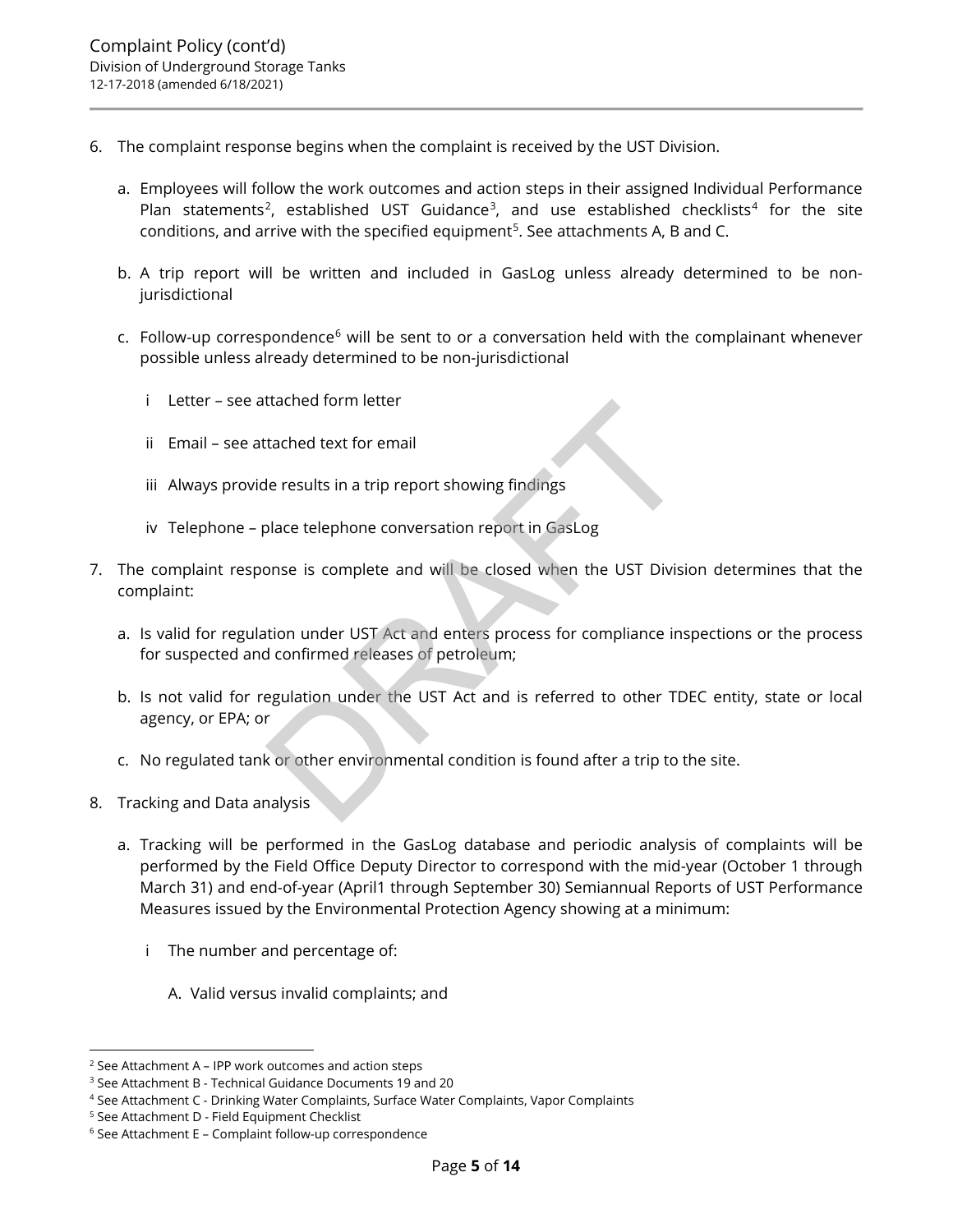- B. The number and percentage of anonymous versus known complainants.
- ii Valid for all regulated USTs under the UST Act § 68-215-101 et seq.
	- A. Valid no violations found
	- B. Valid violations found and type of violations
		- I. Release detection
		- II. Release prevention
		- III. Suspected release
		- IV. Confirmed release
		- V. Unregistered petroleum UST
- iii Invalid for all other tanks and structures not regulated under the UST Act § 68-215-101 et seq. ected release<br>gistered petroleum UST<br>other tanks and structures not regulated under the UST Ac<br>es or no<br>where and date<br>types<br>s of invalid complaints for the UST Act<br>imited pre-1974 and pre-1988 – § 68-215-106(a)(2)<br>I USTs
	- A. Referred yes or no
	- B. Referred where and date
	- C. Complaint types
		- I. Types of invalid complaints for the UST Act
		- II. Age limited pre-1974 and pre-1988 § 68-215-106(a)(2)
			- (i) All USTs out of service on or before January 1, 1974; and
			- (ii) All USTs out of service after January 1, 1974 and removed from the ground before July 1, 1988

"For each petroleum underground storage tank taken out of operation after January 1, 1974, the owner of such tank shall within one (1) year after July 1, 1988, notify the commissioner of the existence of such tanks, unless the owner knows such tanks were removed from the ground. The owner of petroleum underground storage tanks taken out of operation on or before January 1, 1974, shall not be required to notify the commissioner. The commissioner shall accept as formal notification the EPA underground storage tank notification form filed with the department by the owner of the petroleum underground storage tank before July 1, 1988."

III. Exempt tanks under § 68-215-124 and other tanks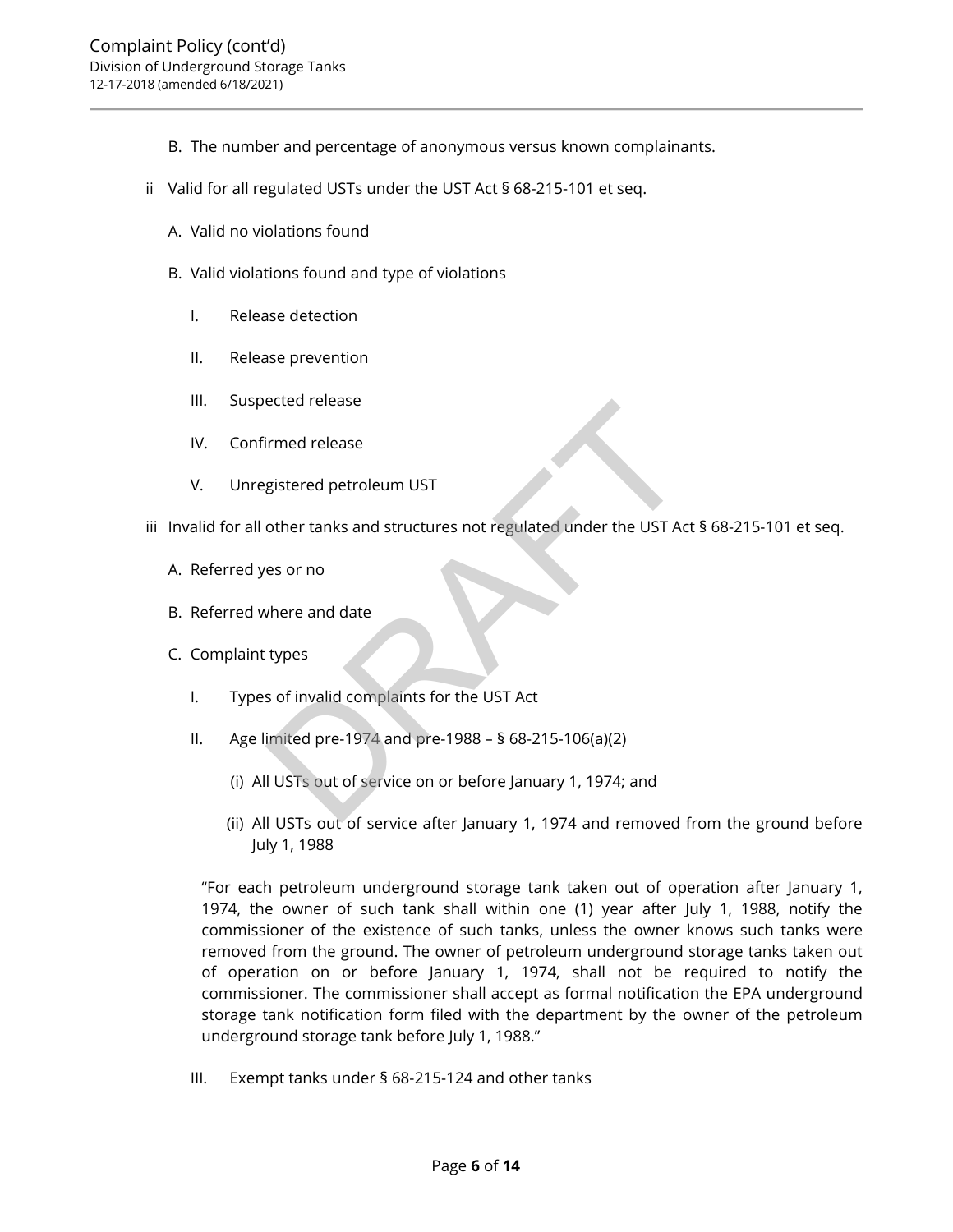- IV. Hazardous substance tanks will be referred to the Region IV office of the Environmental Protection Agency in Atlanta, Georgia.
- V. Complaints about the following tanks will be referred to the Division of Solid Waste or Division of Remediation
	- (i) Petroleum ASTs;
	- (ii) Farm and residential tanks of  $\leq$ 1,000 gallons that are exempt by § 68-215-124(2);
	- (iii) Tanks used for storing heating oil for consumption on the premises where stored that are exempt by § 68-215-124(3);
	- (iv) Flow-through process tanks that are exempt by § 68-215-124(7);
	- (v) Petroleum storage tanks situated in an underground area (such as a basement, cellar, mine working, drift, shaft, or tunnel) if the storage tank is situated upon or above the surface of the floor that are exempt by § 68-215-124(9); and ow-through process tanks that are exempt by § 68-215-124<br>etroleum storage tanks situated in an underground area<br>ellar, mine working, drift, shaft, or tunnel) if the storage t<br>over the surface of the floor that are exempt b
	- (vi) Pipes or connections connected to exempted tanks that are exempt by § 68-215- 124(10).
- VI. Complaints about the following tanks and structures will be referred to the Division of Water Resources
	- (i) Septic tanks that are exempt by § 68-215-124(1);
	- (ii) Surface impoundment and lagoons that are exempt by § 68-215-124(5);
	- (iii) Storm water and waste water collection systems that are exempt by § 68-215-124(6); and
	- (iv) Pipes or connections connected to exempted tanks that are exempt by § 68-215- 124(10).
- VII. Complaints about the following tanks and structures exempted by § 68-215-124(9) and (10) will be referred to the Tennessee Public Utility Commission, Gas Pipeline Safety Division
	- (i) Pipeline facilities (including gathering lines) regulated under:
		- (1) The Natural Gas Pipeline Safety Act of 1968, compiled in 49 U.S.C. Appx. § 60101 et seq.;
		- (2) The Hazardous Liquid Pipeline Safety Act of 1979, compiled in 49 U.S.C. Appx. § 60101 et seq.; or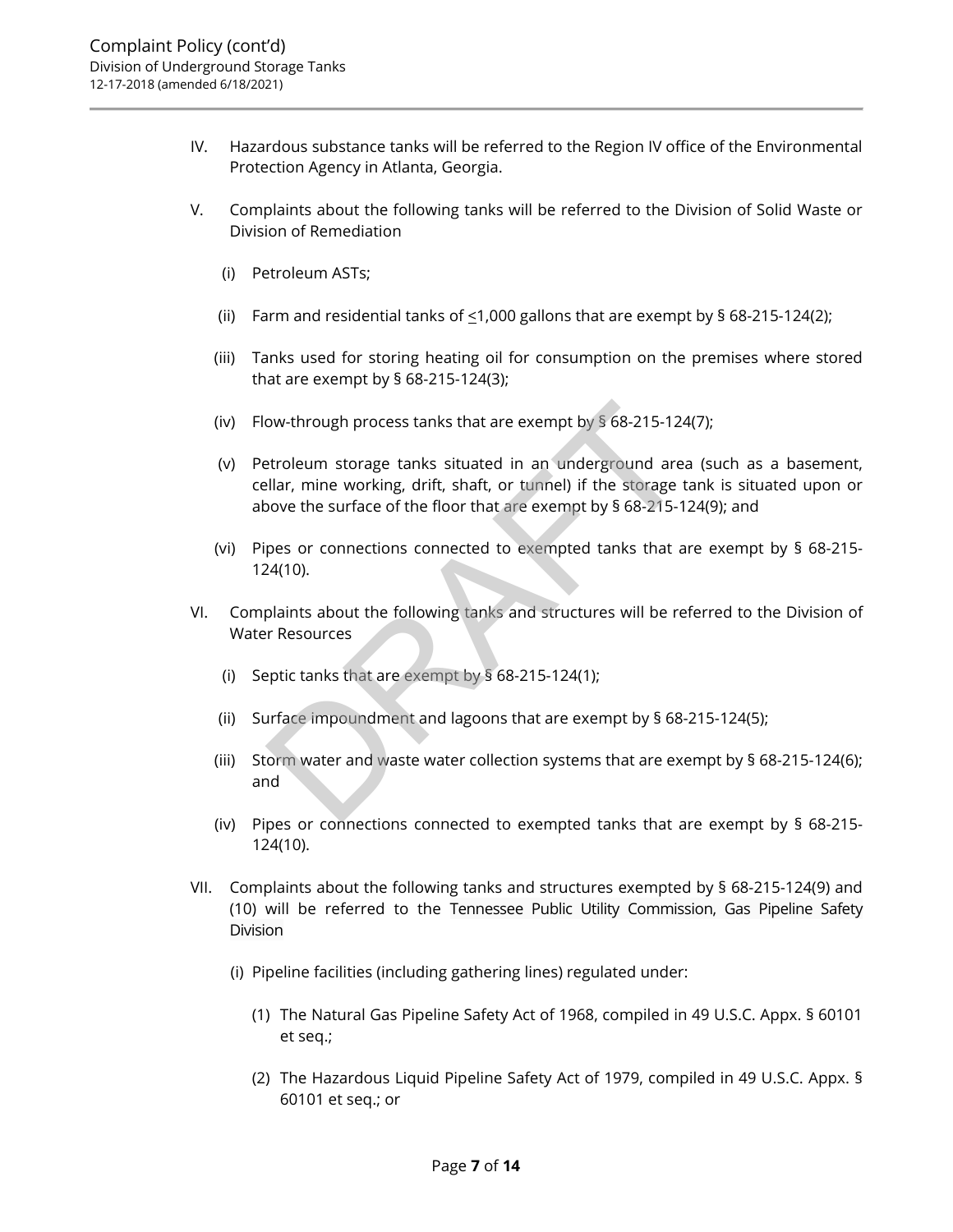- (3) State laws comparable to the law referred to in subdivision (4)(A) or (4)(B), if it is an intrastate pipeline; and
- (ii) Liquid traps or associated gathering lines directly related to oil or gas production and gathering operations.
- 3. Continuous Improvement and Quality Assurance
	- a) Training
		- i) Division staff will be trained during refreshers at annual staff meetings, compliance inspector training, case manager's training or periodically as needed.
		- ii) Report data will be reviewed with individual staff where training opportunities present.
		- iii) Updates to the complaint policy will be provided to staff after updates occur.
	- b) Complaint Tracking System
		- i) The system will be updated as needed per staff and leadership input.
- ii) Updates will be reviewed with Division IT personnel and implemented during the following semi-annual reporting period. will be reviewed with individual staff where training opport<br>the complaint policy will be provided to staff after updates comparent<br>ing System<br>will be updated as needed per staff and leadership input.<br>be reviewed with Divi
	- c) Program Adaptation
		- i) The Division will consider changes to rules, regulations or policies should data analysis of environmental complaints show such changes are needed.
		- ii) The Division will follow all applicable procedures in pursuing any such future changes.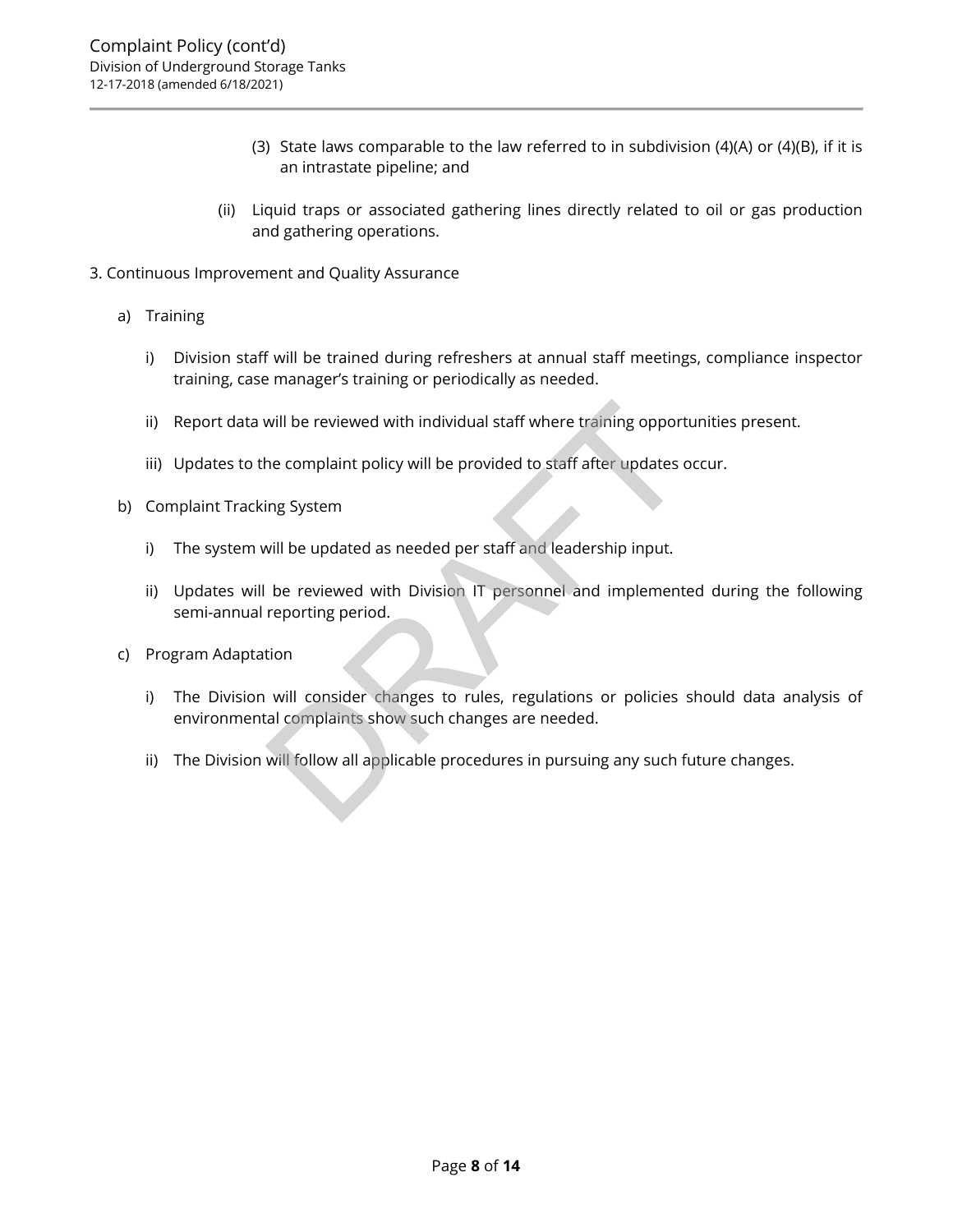Attachment A IPP work Outcome and Action Steps for UST Division Staff with Complaint Response Responsibilities

Work Outcome Statement: Promptly and effectively respond to all assigned UST environmental response situations and complaints in the Environmental Field Office in State fiscal year. For environmental impact issues, respond within 24 hours of notification/knowledge and within 10 days for other complaints.

Action Steps:

1. Notifies and consults appropriate personnel (i.e., supervisor, RP, CAC, state contractor through Central Office, other department program staff, PIO, local emergency response management) to insure the appropriate response is implemented and information is conveyed, tracked in UST databases, and filed.

2. Insures UST related complaints are entered, within 10 days, into Gaslog and hard file. Any complaint or request that is not under the normal day to day operations of the program is tracked in the Department's CST, if applicable. er department program start, PIO, local emergency respective response is implemented and information is condition.<br>I.<br>ated complaints are entered, within 10 days, into Gas<br>ast that is not under the normal day to day operat

Supports Goal: Strategic Goal 3-Positive Environmental Outcomes

B. Complaints are tracked in GasLog

Event Code 35a is used for emergency response, Event Code 02 any other complaints, and these codes will be queried for the annual work report and interim and annual reviews.

SOPs are provided to staff to use with specific inspection forms that are tracked in GasLog under Event Code 14f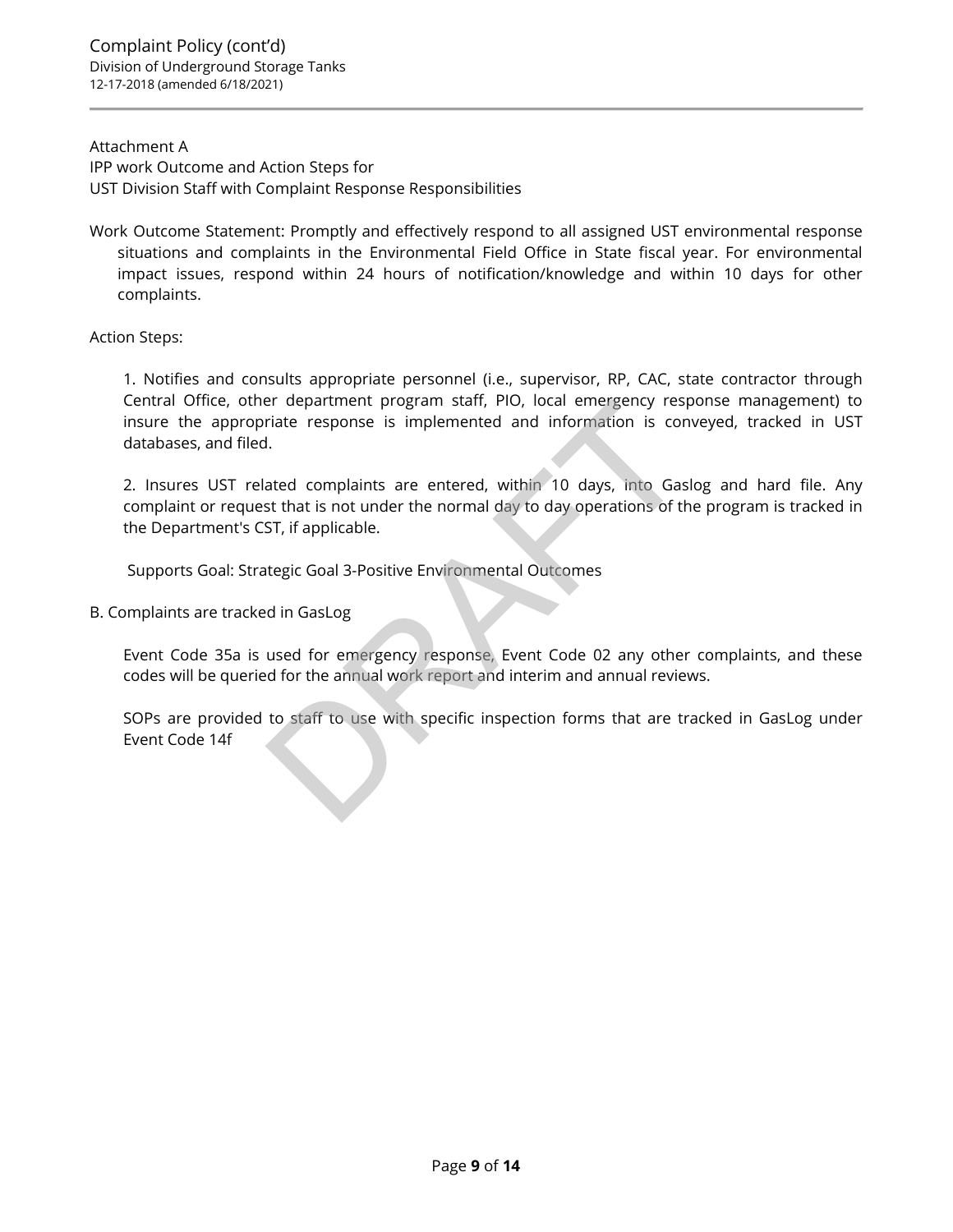# Attachment B Technical Guidance Documents 19 and 20

Use the following web links to obtain the most recent guidance/forms for the reference documents.

- **TGD 019** [Impacted Drinking Water Management](https://www.tn.gov/content/dam/tn/environment/underground-storage-tanks/documents/tgds/ust_guidance_tgd-0191.pdf)
- **TGD 020** Petroleum Vapor Management DRAFT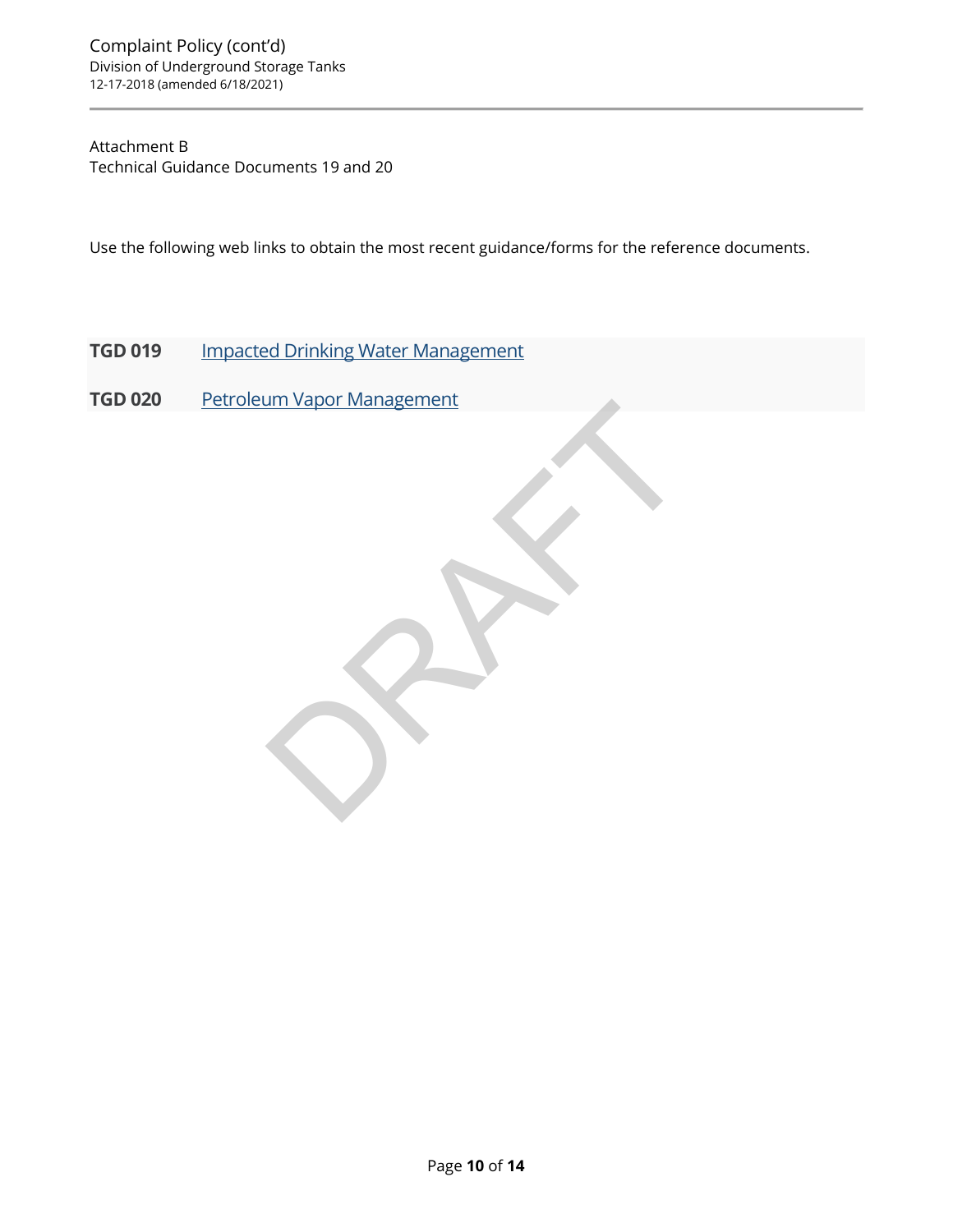# Attachment C Drinking Water Complaints, Surface Water Complaints, Vapor Complaints

Examples from reporting period 7/1/2019 to 2/20/21:

### **Drinking Water:**

| Complaint    | UST Fac. ID    | <b>Facility Name</b>       | <b>EFO</b> | County             | <b>Staff Initials</b> |
|--------------|----------------|----------------------------|------------|--------------------|-----------------------|
| No.          |                |                            |            |                    |                       |
| 82074        | 9790157        | Charlie's Friendly Service | Memphis    | Shelby             | KH                    |
| 82074        | Site ID: 89577 |                            |            | <b>Created by:</b> | <b>Updated by:</b>    |
| Plus ID: 783 |                |                            |            | BG41077            | BG41121               |

**Details**: The complainant called on February 10, 2020 and said that the facility in question had leaking tanks in the ground and that fuel was leaking into the surface. David Groce and I (Karim Bouzeid) have visited this site in the past for this same complaint. The facility in question has had all tanks removed and appropriate soil sample taken. All documentation shows no tanks and <RBCL contamination results. I told the complainant that we have a closure letter for the tanks and a passing test results for the soil sampling. He said that he was angry that the owner of the facility was, "doing some shady business without a permit". I suggested to them that they may want to check with the city code enforcement or another local government organization as the facility has met all of TDEC-UST standards for their tank closures.

### **Surface Water:**

|                                                                                                                                                                                                  |                                                                                                                              | <b>Details.</b> The complainant called on repruary TO, 2020 and said that the facility in question had leaking tanks in the ground and<br>that fuel was leaking into the surface. David Groce and I (Karim Bouzeid) have visited this site in the past for this same complaint. |             |             |                       |  |
|--------------------------------------------------------------------------------------------------------------------------------------------------------------------------------------------------|------------------------------------------------------------------------------------------------------------------------------|---------------------------------------------------------------------------------------------------------------------------------------------------------------------------------------------------------------------------------------------------------------------------------|-------------|-------------|-----------------------|--|
| The facility in question has had all tanks removed and appropriate soil sample taken. All documentation shows no tanks and                                                                       |                                                                                                                              |                                                                                                                                                                                                                                                                                 |             |             |                       |  |
| <rbcl a="" and="" closure="" complainant="" contamination="" for="" have="" i="" letter="" passing="" results="" results.="" tanks="" test="" th="" that="" the="" the<="" told="" we=""></rbcl> |                                                                                                                              |                                                                                                                                                                                                                                                                                 |             |             |                       |  |
|                                                                                                                                                                                                  | soil sampling. He said that he was angry that the owner of the facility was, "doing some shady business without a permit". I |                                                                                                                                                                                                                                                                                 |             |             |                       |  |
|                                                                                                                                                                                                  |                                                                                                                              | suggested to them that they may want to check with the city code enforcement or another local government organization as the                                                                                                                                                    |             |             |                       |  |
|                                                                                                                                                                                                  |                                                                                                                              | facility has met all of TDEC-UST standards for their tank closures.                                                                                                                                                                                                             |             |             |                       |  |
| <b>Surface Water:</b>                                                                                                                                                                            |                                                                                                                              |                                                                                                                                                                                                                                                                                 |             |             |                       |  |
| Complaint                                                                                                                                                                                        | <b>UST Fac. ID</b>                                                                                                           | <b>Facility Name</b>                                                                                                                                                                                                                                                            | <b>EFO</b>  | County      | <b>Staff Initials</b> |  |
| No.                                                                                                                                                                                              |                                                                                                                              |                                                                                                                                                                                                                                                                                 |             |             |                       |  |
| 90307                                                                                                                                                                                            |                                                                                                                              | Dannie Brian Tinch and Tammy R Tinch                                                                                                                                                                                                                                            | Chattanooga | Hamilton    | <b>DRB</b>            |  |
| 90307                                                                                                                                                                                            | Site ID:                                                                                                                     |                                                                                                                                                                                                                                                                                 |             | Created by: | <b>Updated by:</b>    |  |
| Plus<br>ID:                                                                                                                                                                                      |                                                                                                                              |                                                                                                                                                                                                                                                                                 |             | BG41007     |                       |  |
| 1164                                                                                                                                                                                             |                                                                                                                              |                                                                                                                                                                                                                                                                                 |             |             |                       |  |
|                                                                                                                                                                                                  |                                                                                                                              |                                                                                                                                                                                                                                                                                 |             |             |                       |  |
|                                                                                                                                                                                                  |                                                                                                                              | Details: Initial complaint was sent to DRB via email by Daniel White (Attorney) for Mr. Clift. Mr. White phone # 423-265-8804 ext.                                                                                                                                              |             |             |                       |  |
| 114, Daniel@cawpllc.com                                                                                                                                                                          |                                                                                                                              |                                                                                                                                                                                                                                                                                 |             |             |                       |  |
|                                                                                                                                                                                                  |                                                                                                                              | Mr. White indicated old USTs were still in ground at 10933 Hixson Pike and last used around 1981. No registered USTs discovered.                                                                                                                                                |             |             |                       |  |
|                                                                                                                                                                                                  |                                                                                                                              | Surface soil samples taken within 6" in depth did not indicate any BTEX. Hit on PAHs however could be from surface runoff.                                                                                                                                                      |             |             |                       |  |
| Referred to SWM                                                                                                                                                                                  |                                                                                                                              |                                                                                                                                                                                                                                                                                 |             |             |                       |  |
| <b>Vapor Complaints:</b>                                                                                                                                                                         |                                                                                                                              |                                                                                                                                                                                                                                                                                 |             |             |                       |  |

### **Vapor Complaints:**

| Complaint<br>No. | UST Fac. ID    | <b>Facility Name</b> | EFO       | County      | <b>Staff Initials</b> |
|------------------|----------------|----------------------|-----------|-------------|-----------------------|
| 86792            | 2470913        | AR Market 1 LLC      | Knoxville | Knox        | RAH                   |
| 86792            | Site ID: 78932 |                      |           | Created by: | Updated by:           |
| Plus ID: 964     |                |                      |           | BG41144     | BG41144               |

**Details**: Petroleum odors identified in onsite and nearby storm drains. Confirmed during a site visit. Systems test and Site check Required.

Managed as a release case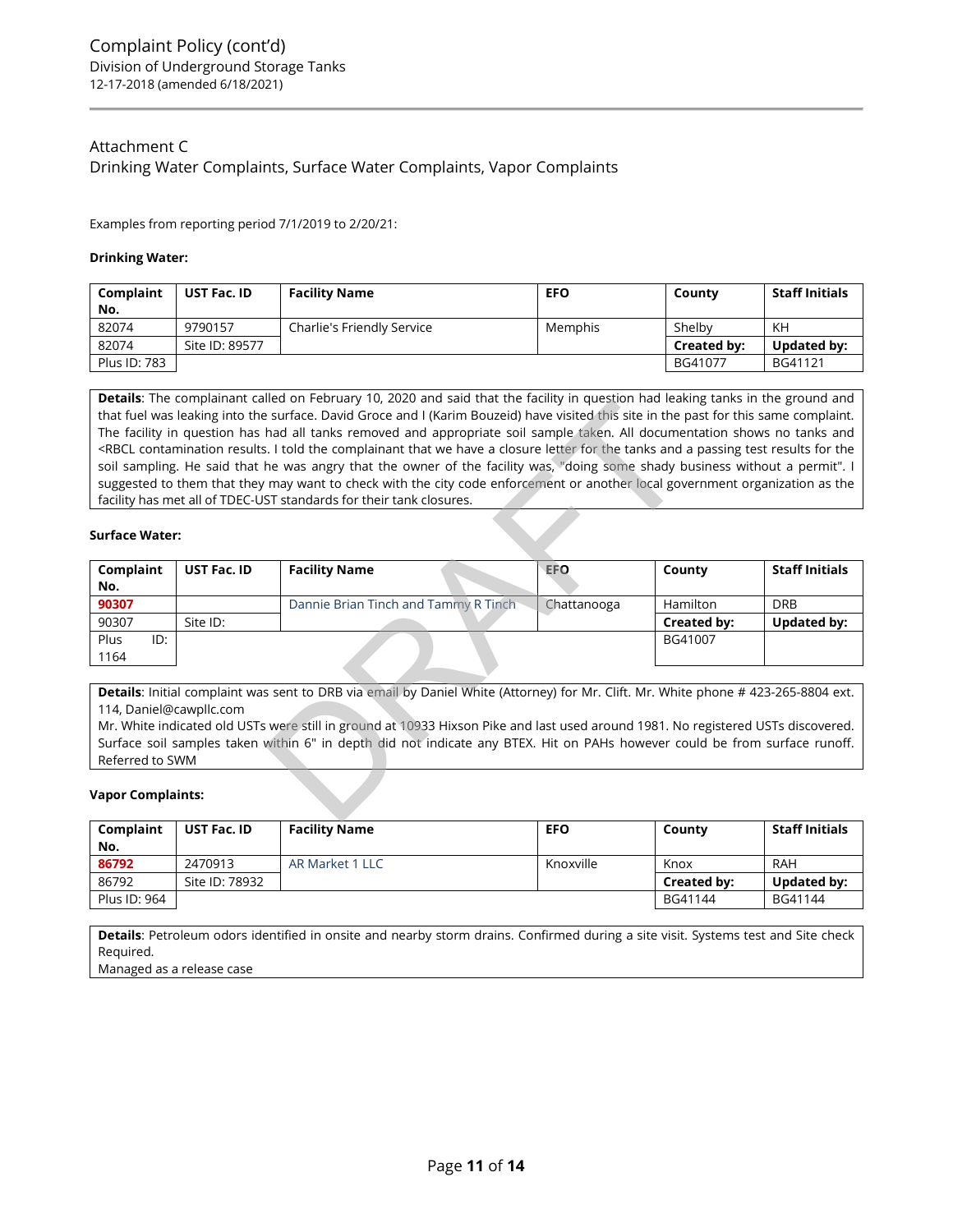Attachment D Field Equipment Checklist for Complaints

# **STOCKED COOLER EQUIPMENT**

2 – 4 Soil jars PID 2 – 4 sets VOA vials CGI 1 – 2 sets PAHs bottles Water level indicator Twine Shovel and the Shovel of the Shovel Shovel and the Shovel Shovel of the Shovel Shovel Scissors/knife **Hand auger** Hand auger Sample scoop/trowel and a set of the Measuring wheel Alconox Crowbar DI water GPS Brush GPR (when needed) Plastic sheeting Trash bags Nitrile gloves (in Ziploc bag) Leather gloves Ziploc bags for samples 4 – 6 Laboratory Chain of Custody forms 6 – 10 Sample tags Indelible ink pen Orange safety vest Ear plugs Safety glasses Intrinsically safe flashlight Measuring tape Screwdriver Emergency contact numbers GPS<br>GPR (when needed<br>c bag)<br>ss<br>ight<br>mbers

# **OTHER ITEMS TO TAKE TO THE FIELD**

Sample cooler and the state of the Buckets Buckets Business cards **PCA/CAP/Latest monitoring report** Field/site map Waders Camera Inspection forms/tablet Bailers Safety cones Sample coolers (1 stocked and 1 for samples) Steel toe boots Rubber boots Hard hat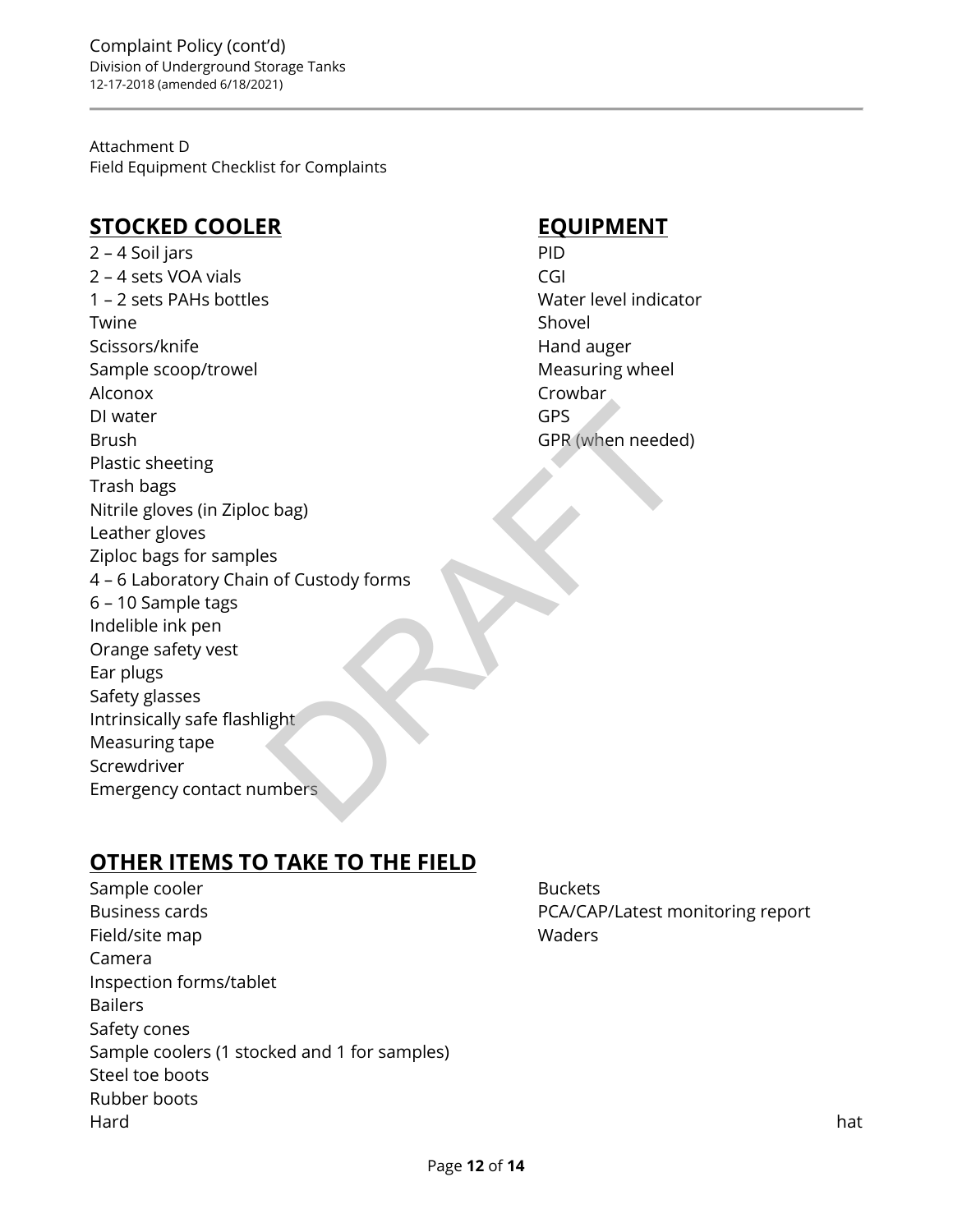Attachment E Complaint Follow-up Correspondence

Correspondence content and requirements may vary depending upon many factors. The following is an example of an *Unapproved Underground Storage Tank Closure* referenced on page 3 above.

#

(\***1** Date)

(\***2** Name) (Company) (Address)

Re: Enforcement Action Notice-Unapproved Underground Storage Tank Closure (\***3** Facility Name) (\***4** Facility Address) Facility ID # (\***5**), (\***6**) County

Dear (\***7**):

The Division of Underground Storage Tanks has discovered that petroleum (\***8** tanks, lines, compartments or system) at the above referenced facility have been closed without our approval. This is a violation of Rule 0400-18-01-.07(4)(a) which states, in part:

- "(a) At least thirty (30) days before beginning either permanent closure of any portion of an underground storage tank system or a change-in-service under subparagraphs (b) and (c) of this paragraph, owners, operators and/or other responsible parties shall apply for permanent closure, unless such action is in response to corrective action. Application for permanent closure or change in service shall meet the following requirements: ion Notice-Unapproved Underground Storage Tank Closure)<br>
Stess)<br>
(\***6**) County<br>
2000 County<br>
2000 County<br>
2000 County<br>
2000 County<br>
2000 County<br>
2000 Miximum (\***8**)<br>
2000 Vividion States, in part:<br>
2000 Vividion States, in
	- 1. An Application for Permanent Closure of Underground Storage Tank Systems shall be submitted in a format established by the division. The application shall be completed according to the instructions provided by the division.
	- 2. The tank owner, operator and/or other responsible party shall obtain division approval of the Application for Permanent Closure prior to permanently closing the UST system or any portion thereof or effecting a change in service of the UST system, unless tank compartment closure is conducted in accordance with paragraphs (3) and (5) of this rule.
	- 3. The application shall constitute a plan for closure or change in service of the UST system, or any portion thereof."